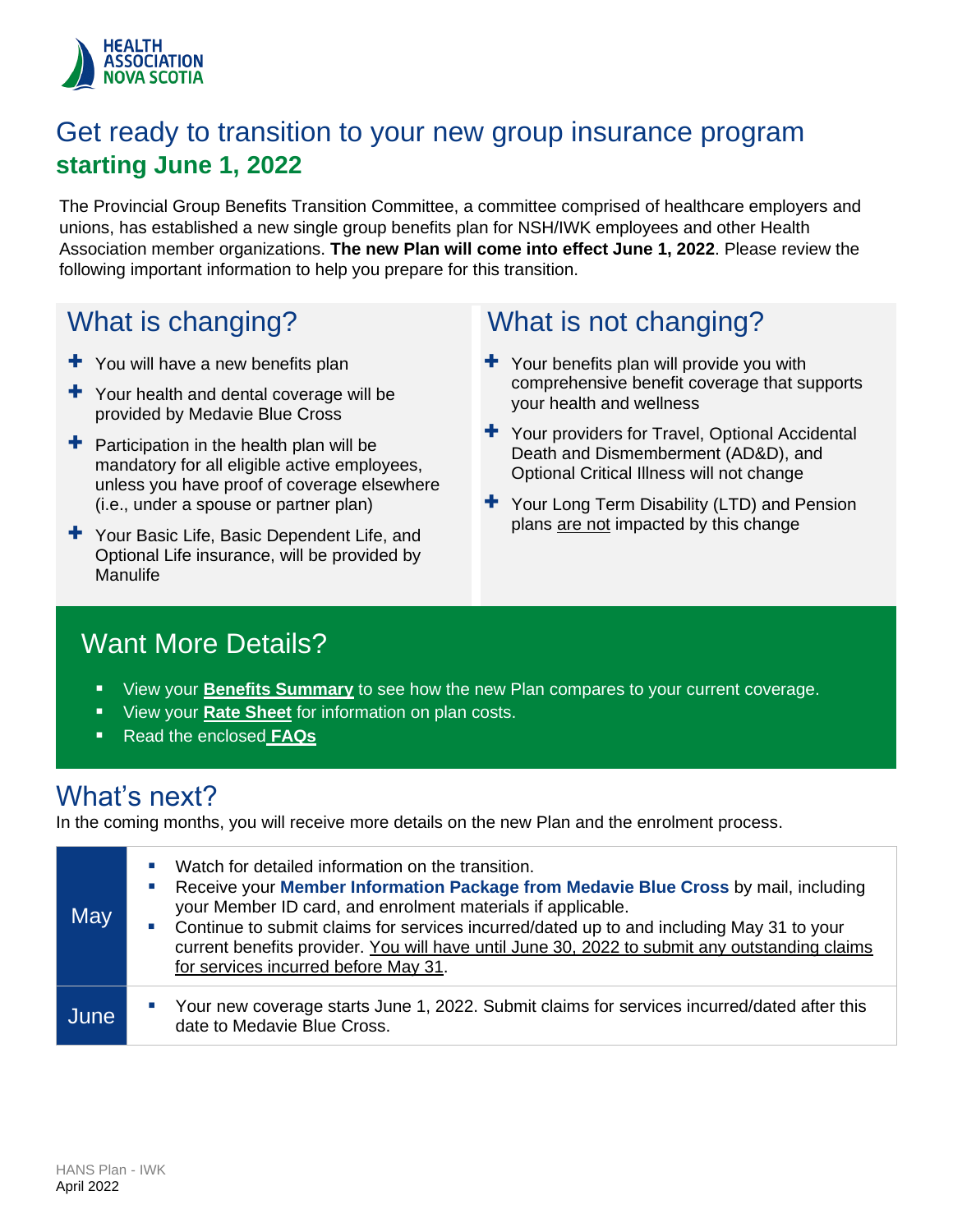## <span id="page-1-0"></span>Frequently Asked Questions (FAQs)

#### **Why am I moving to a new benefits plan?**

The Provincial Group Benefits Transition Committee, a committee comprised of healthcare employers and unions, completed a comprehensive review of existing Health Association Nova Scotia member plans to establish a new single group benefits plan for NSH/IWK employees and other Health Association member organizations. The committee has worked to ensure the new benefits Plan provides comprehensive coverage, is readily accessible for plan members across the province, and supports plan member health and well-being.

#### **Why is participation in the health plan mandatory?**

Most health plans have mandatory participation requirements for Health coverage and it is considered market best practice as it protects both members and the plan. Mandatory participation ensures that all employees (including employees who may have been declined coverage in the past) have adequate protection to support their health and wellness. Starting June 1, 2022 you will need to provide proof of coverage under a spouse/partner's plan to your employer to opt out; otherwise, you can choose between single or family coverage. If you do not specify your choice, you will receive single (employee only) coverage.

#### **What will happen to my coverage between April 1 and June 1, 2022?**

You will continue to participate in your current benefits plan until June 1, 2022. On June 1, 2022, you will transition to the new group benefits plan.

**Important note:** all claims history will carry over to the new Plan effective June 1, 2022. This means any claims made prior to May 31, 2022 will count towards the applicable maximums under the new Plan.

#### **How will my coverage change June 1, 2022**?

Bringing all NSH/ IWK employees and Health Association Nova Scotia member organizations under one benefits plan may result in some changes in your current coverage and providers. Depending on your current coverage, the impact will vary. Please see your **B[enefits Summa](#page-2-0)ry** for details on how the new Plan compares to your current coverage.

#### **How do I submit claims during the transition?**

**For Expenses Incurred and Dated up to May 31, 2022:** Claims for services incurred/dated up to and including May 31 should be submitted to your current benefits provider. You will have until June 30, 2022 to submit any outstanding claims for services incurred before May 31.

**For Expenses Incurred and Dated starting June 1, 2022:** Claims for services incurred/dated starting June 1, 2022 must be submitted to Medavie Blue Cross. Please see your member information package for details on submitting claims to Medavie Blue Cross and show your new Medavie Blue Cross card to your providers.

#### **Will my costs for coverage change on June 1, 2022?**

We complete an annual review of our benefits program to ensure that premium rates are adequate to pay expected claims and expenses in the coming year. For the 2022 plan year, we based the annual renewal exercise on the new benefits Plan, meaning there will be a change to your rates effective June 1, 2022. Depending on your current plan, the impact on your individual rates may vary. Please see your **[Rate Sheet](#page-8-0)** for detailed information on your costs.

#### **When will I get more information about the change and the transition?**

HANS Plan - IWK April 2022 You will receive more information on the new Plan in the coming months, including information on Medavie Blue Cross and enrolling if applicable.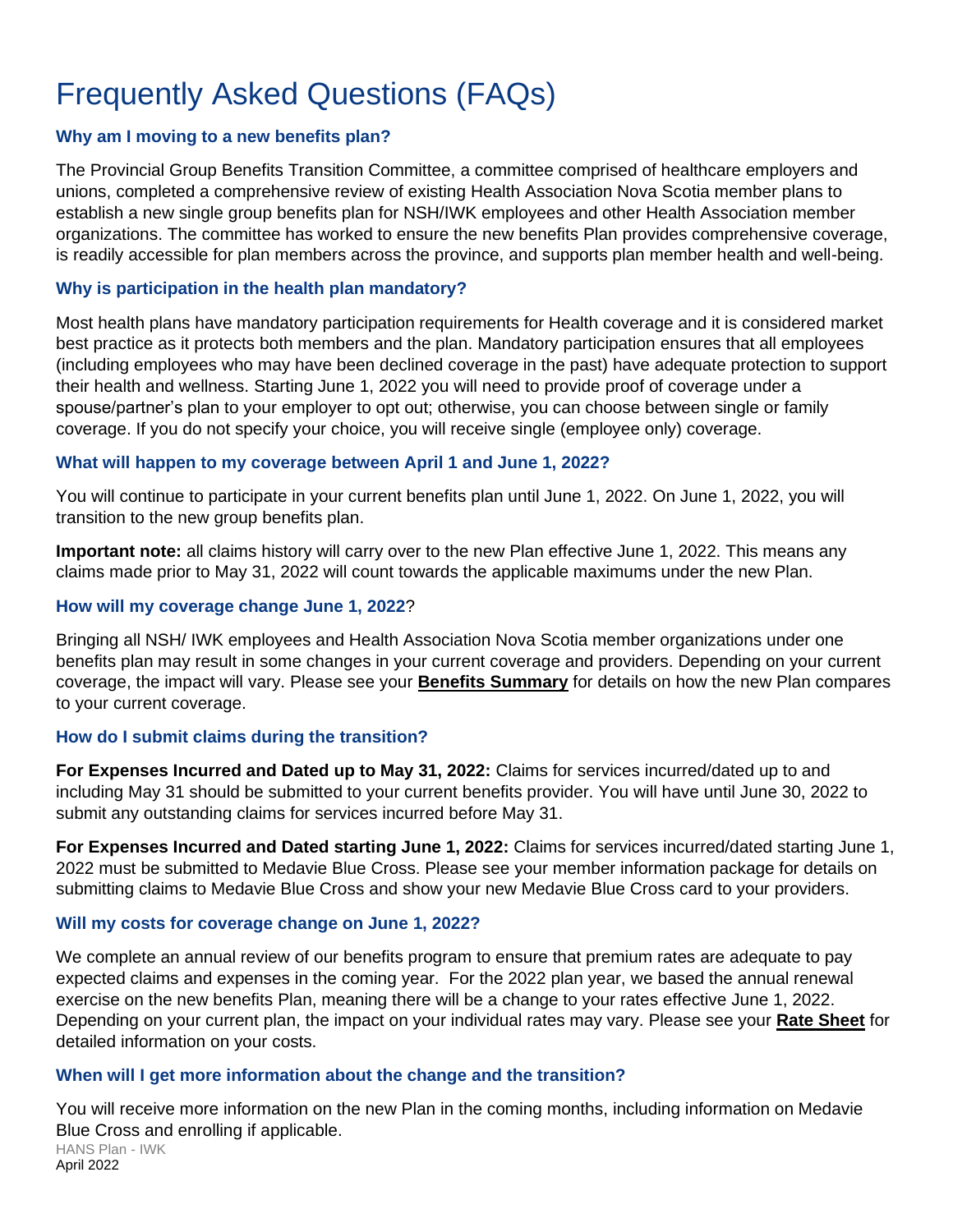<span id="page-2-0"></span>

# Your New Group Benefits Summary

Effective June 1, 2022

This benefits summary outlines your new coverage as an **active** employee, as well as provides a comparison to what you have today. The shading in blue indicates a change. This is a complete summary of Health Association Nova Scotia benefits. **You may be enrolled in all or some of the benefits offered by your employer**.

There were several key objectives in designing the new plan, including a mandate to be **cost-neutral** – meaning the new plan design could not exceed the fixed budget, while tailoring to provide better value in key areas. Other objectives include:



**Retain similar coverage** to what you enjoy today



**Align to market best practices** for comprehensive, sustainable and equitable coverage



**Enhance value** by identifying areas of lowvalue and improving coordination with other payers (e.g. public programs and drug manufacturers)



**Promote health** by reinvesting savings in wellness, including chronic illness management and mental health support



**Reduce risk** for plan members and plan by providing important and valuable protection



**Improve member experience and access** to benefits/services, including easier claims submission

### **Eligibility**

You, your spouse, and your dependent child(ren) will continue to be eligible for coverage under the new plan provided they meet the definitions in the member booklets.

Coverage for you and your dependents terminates at the earlier of your retirement (note you may be eligible for postretirement benefits) or termination of employment, or the following milestones:

|                                  | <b>NEW PLAN</b><br><b>Current Plan</b><br>(June 1, 2022)                          |                                                         |  |
|----------------------------------|-----------------------------------------------------------------------------------|---------------------------------------------------------|--|
| <b>Health Plan</b>               |                                                                                   |                                                         |  |
| Drug coverage                    | For you: you reach age 70                                                         |                                                         |  |
|                                  | For your spouse: your spouse reaches age 70                                       |                                                         |  |
| Travel                           |                                                                                   | No age limit                                            |  |
| All other coverage               |                                                                                   | No age limit                                            |  |
| <b>Other Plans</b>               |                                                                                   |                                                         |  |
| Dental                           | No age limit                                                                      |                                                         |  |
| Basic Life Insurance             |                                                                                   | For you: No age limit                                   |  |
| Basic Dependent Life Insurance   | For all: you reach age 70                                                         | For your spouse: you reach age 70                       |  |
| <b>Optional Critical Illness</b> |                                                                                   | For you and your dependent child(ren): you reach age 70 |  |
|                                  | For your spouse: you or your spouse reaches age 70, whichever is earliest         |                                                         |  |
| Optional Life Insurance          | For you: you reach age 70                                                         |                                                         |  |
|                                  | For your spouse and your dependent child(ren): you or your spouse reaches age 70, |                                                         |  |
| whichever is earliest            |                                                                                   |                                                         |  |
| Optional AD&D Insurance          | For you and your dependent child(ren): you reach age 70                           |                                                         |  |
|                                  | For your spouse: you or your spouse reaches age 70, whichever is earliest         |                                                         |  |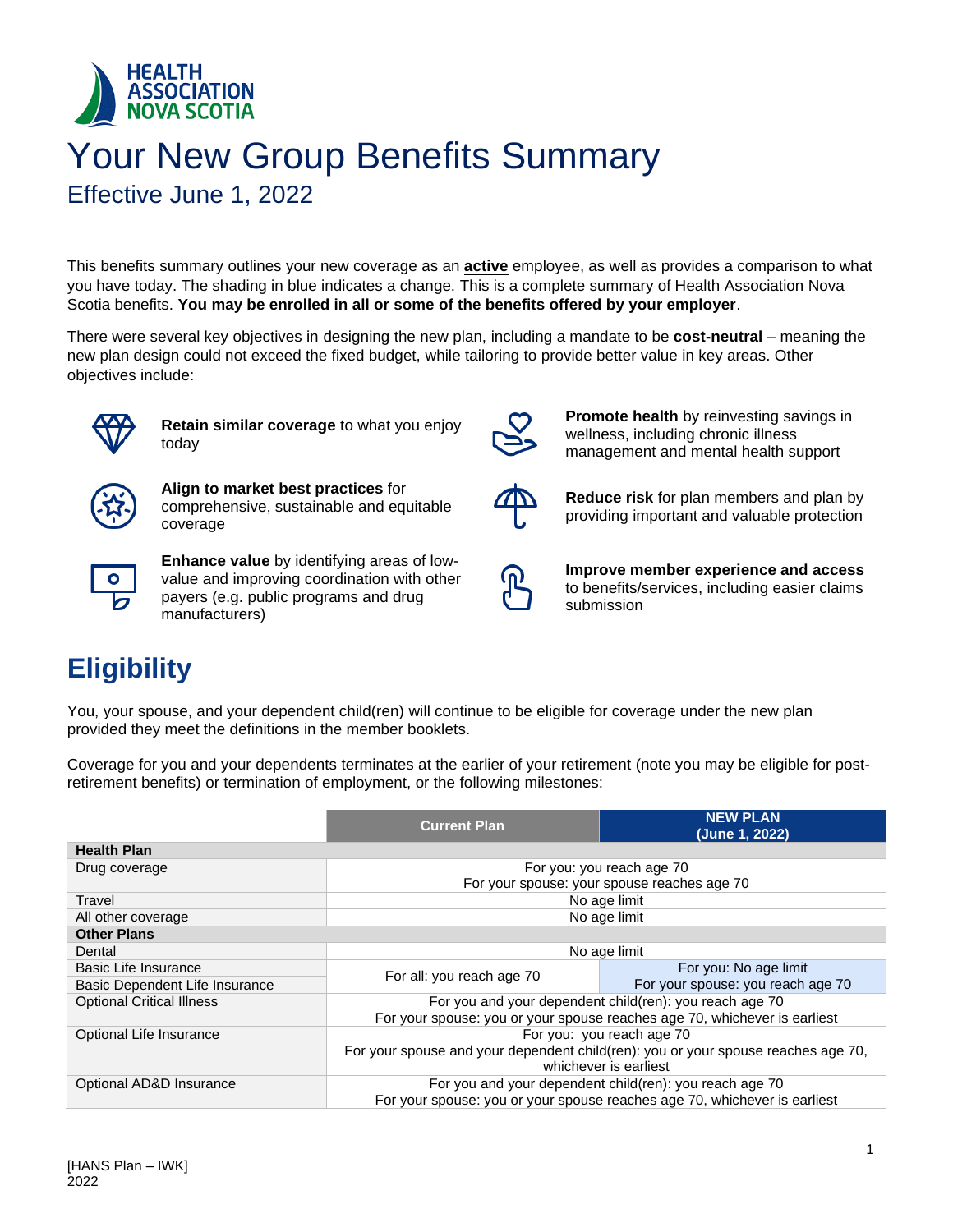### **Health**

|                                                    | <b>Current Plan</b>                                                                                                              | <b>NEW PLAN</b><br>(June 1, 2022)                                                                                                                  |  |
|----------------------------------------------------|----------------------------------------------------------------------------------------------------------------------------------|----------------------------------------------------------------------------------------------------------------------------------------------------|--|
| <b>Provider</b>                                    | Manulife                                                                                                                         | <b>Medavie Blue Cross</b>                                                                                                                          |  |
| Participation                                      | Optional coverage                                                                                                                | Mandatory single coverage, unless<br>proof of coverage elsewhere                                                                                   |  |
| <b>Reimbursement</b>                               |                                                                                                                                  |                                                                                                                                                    |  |
| Drugs (pay-direct)                                 |                                                                                                                                  | 100%                                                                                                                                               |  |
| Eligible drugs                                     | Managed Formulary, based on provider-approved list of<br>eligible drug expenses<br>(Prior authorization required for some drugs) |                                                                                                                                                    |  |
|                                                    |                                                                                                                                  | Certain categories are subject to Step Therapy (see details below) requiring new<br>patients to try cost effective first-line therapies first      |  |
|                                                    |                                                                                                                                  | Supplements Government Health Care Coverage                                                                                                        |  |
|                                                    |                                                                                                                                  | *NEW* Payment for a specialty high cost drug may be reduced by financial<br>$\bullet$<br>চ<br>assistance available under a Patient Support Program |  |
| Co-payment                                         |                                                                                                                                  | You pay the dispensing fee                                                                                                                         |  |
| Out-of-pocket<br>maximum                           |                                                                                                                                  | \$492 / family / calendar year                                                                                                                     |  |
| Generic<br>substitution                            |                                                                                                                                  | Limited to the cost of the least expensive interchangeable (usually generic) drug,<br>unless medical basis for brand-name drug                     |  |
| Pharmacy                                           | Arrangement with Loblaws and Sobeys/Lawtons                                                                                      |                                                                                                                                                    |  |
| partnership                                        | *NEW* Prescription Drug Discounts will be automatic when using your Medavie pay-<br>direct card at all participating pharmacies  |                                                                                                                                                    |  |
| Diabetic supplies                                  | Covered - including insulin pump supplies                                                                                        |                                                                                                                                                    |  |
| <b>Glucose Monitoring</b><br>Systems               | *NEW* For insulin dependent: continuous<br>Not Covered<br>glucose monitoring (CGM) receivers,<br>transmitters or sensors         |                                                                                                                                                    |  |
| Anti-obesity                                       | \$5,000 / calendar year, subject to prior<br>Covered<br>authorization and annual re-qualification                                |                                                                                                                                                    |  |
| Fertility                                          | \$15,000 lifetime maximum                                                                                                        |                                                                                                                                                    |  |
| Sexual dysfunction                                 |                                                                                                                                  | \$1,200 / calendar year                                                                                                                            |  |
| Smoking cessation                                  |                                                                                                                                  | \$500 / 24 months                                                                                                                                  |  |
| Vaccines                                           |                                                                                                                                  | 50%, \$500 lifetime maximum                                                                                                                        |  |
| Allergy serums                                     | \$50 deductible / person / calendar                                                                                              | 100%                                                                                                                                               |  |
| Over the Counter<br>Antihistamines<br>(prescribed) | year (out of pocket maximum \$150<br>/ family)<br>100% to a maximum of \$1,000 /<br>person / calendar year                       | No coverage                                                                                                                                        |  |
| <b>Vision Care</b>                                 |                                                                                                                                  | 100%                                                                                                                                               |  |
| Eye exams                                          | Covered to the provider's Reasonable & Customary Limit                                                                           |                                                                                                                                                    |  |
|                                                    | Once / 2 calendar years<br>(Once / calendar year for<br>dependent children)                                                      | Once / 2 calendar years<br>(Once / calendar year for employees<br>and dependents under age 21)                                                     |  |

.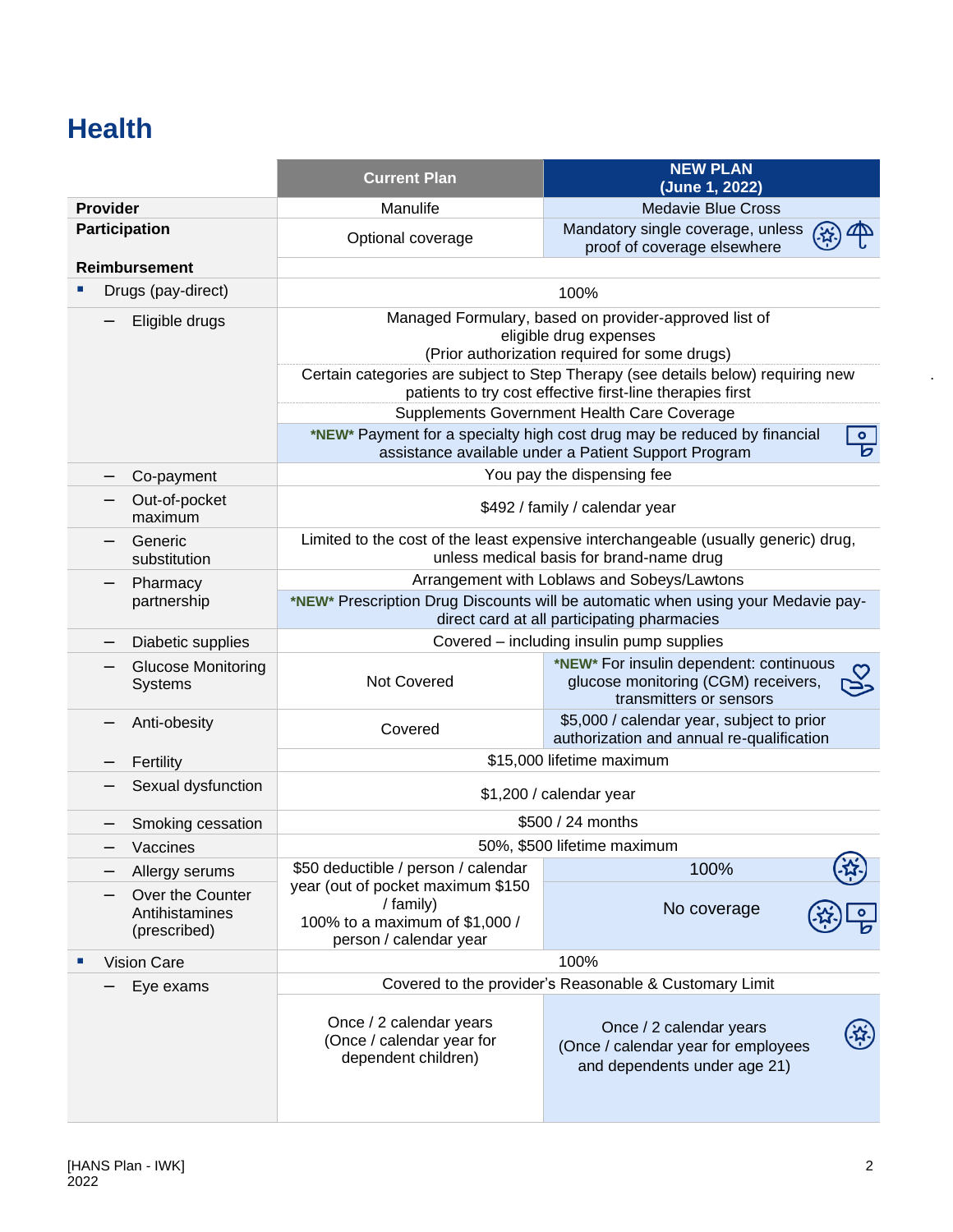|                             |                                           | <b>Current Plan</b>                                                                                                                                                                               | <b>NEW PLAN</b><br>(June 1, 2022)                                                              |  |
|-----------------------------|-------------------------------------------|---------------------------------------------------------------------------------------------------------------------------------------------------------------------------------------------------|------------------------------------------------------------------------------------------------|--|
|                             | Frames                                    | \$150 / 4 calendar years<br>(every 2 calendar years for<br>dependent children)                                                                                                                    | \$225 / 2 calendar years for<br>frames and lenses<br>(every calendar year for                  |  |
|                             | Lenses                                    | Covered with diopter change                                                                                                                                                                       | employees and dependents under                                                                 |  |
|                             | Laser-eye surgery                         | \$200 lifetime maximum                                                                                                                                                                            | age 21)<br>Includes Laser-eye surgery<br>*NEW* Provider direct claims<br>submission            |  |
| $\mathcal{L}_{\mathcal{A}}$ | Ambulance                                 |                                                                                                                                                                                                   | 100%<br>\$1,000 / calendar year                                                                |  |
| ш                           | Hospital                                  |                                                                                                                                                                                                   | 100%                                                                                           |  |
|                             | Accommodations                            |                                                                                                                                                                                                   | Private/semi-private room                                                                      |  |
|                             | Paramedical<br>practitioners              | 100%                                                                                                                                                                                              |                                                                                                |  |
|                             | Mental health<br>practitioners            | Combined maximum of \$1,500 /<br>calendar year                                                                                                                                                    | Combined maximum of \$1,800 /<br>calendar year                                                 |  |
|                             |                                           | Includes: Counselling therapist, psychologist and social worker<br>*NEW* Psychotherapist                                                                                                          |                                                                                                |  |
|                             | All other<br>practitioners                | Combined maximum of \$1,800 /<br>calendar year                                                                                                                                                    | Combined maximum of \$1,500 /<br>calendar year                                                 |  |
|                             |                                           | Includes: Acupuncturist, chiropractor, chiropodist or podiatrist, dietician, homeopath,<br>massage therapist, naturopath, occupational therapist, osteopath, physiotherapist,<br>speech therapist |                                                                                                |  |
| п                           | <b>Extended Health</b><br><b>Benefits</b> | 100%                                                                                                                                                                                              |                                                                                                |  |
|                             | Nursing and<br>personal care<br>services  | \$10,000 / calendar year                                                                                                                                                                          |                                                                                                |  |
|                             | Accidental dental                         | Covered                                                                                                                                                                                           |                                                                                                |  |
|                             | Other diabetic<br>equipment               | Covered, including insulin pumps                                                                                                                                                                  |                                                                                                |  |
|                             | Hearing aids                              | \$1,000 / ear / 3 calendar years<br>includes batteries and repairs                                                                                                                                |                                                                                                |  |
|                             | Orthopedic shoes                          | \$200 / calendar year                                                                                                                                                                             |                                                                                                |  |
|                             | and supplies                              | (\$300 for dependents under age<br>21)                                                                                                                                                            | (\$300 for employees/dependents under age<br>21)                                               |  |
|                             | Orthotics                                 | \$300 / calendar year<br>(\$400 for dependents under age<br>21)                                                                                                                                   | \$300 / 3 calendar years<br>(\$400 per calendar year for<br>employees/dependents under age 21) |  |

Note: most expenses are reimbursed based on the insurer's assessment of reasonable and customary fees.

#### **What is Step Therapy?**

For many conditions, such as high blood pressure, diabetes, gout, high cholesterol and depression, there are a number of equally safe and effective treatment options to choose from.

Under Step Therapy, the plan will reimburse the cost of a therapeutic substitution by your pharmacist, making it easier for you to get proven, safe and effective treatments in a way that can save money for you and the drug plan.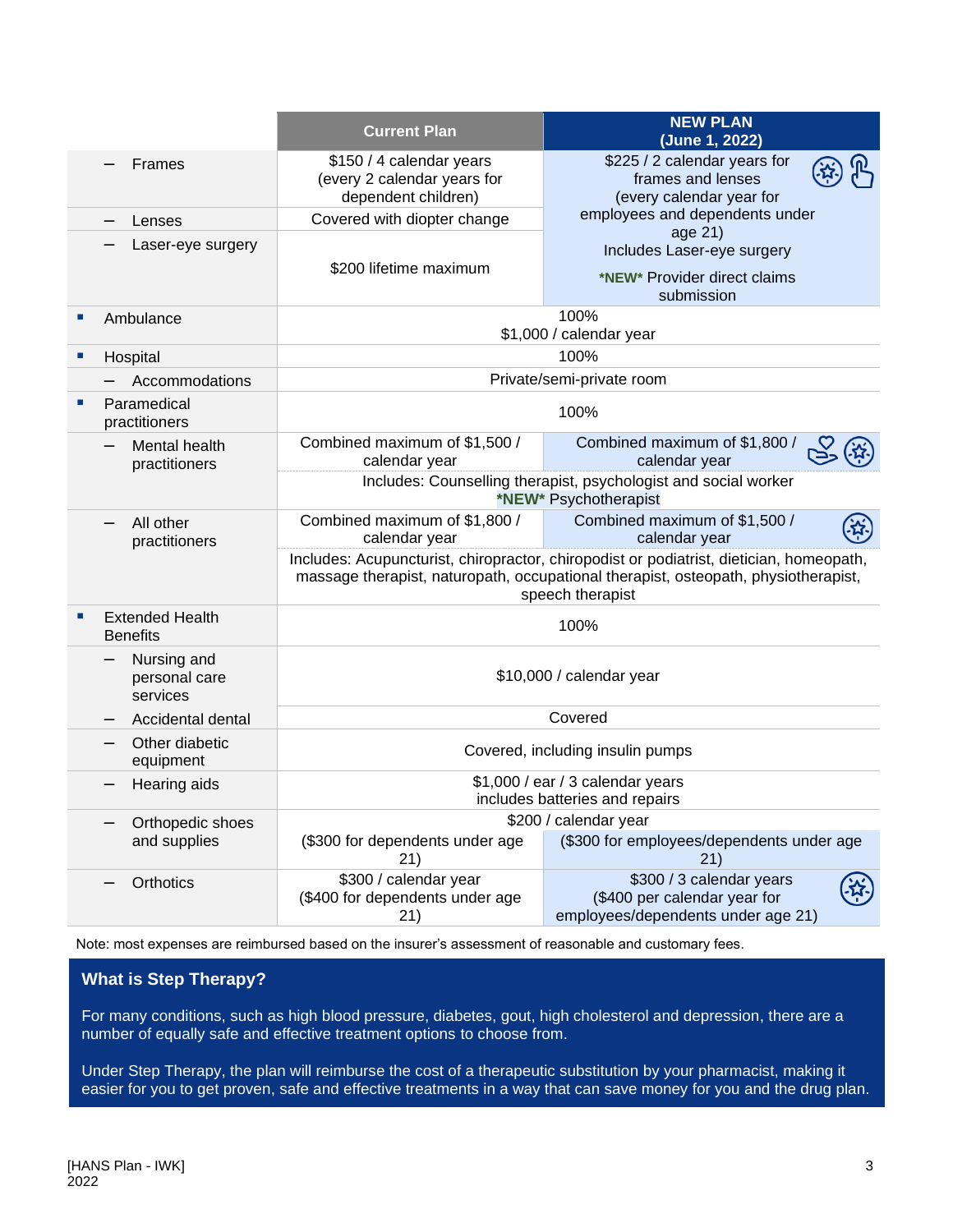### **Travel**

|                                                     |                                       | <b>Current Plan</b>                                                                                                                                                                                                                  | <b>NEW PLAN</b><br>(June 1, 2022) |  |
|-----------------------------------------------------|---------------------------------------|--------------------------------------------------------------------------------------------------------------------------------------------------------------------------------------------------------------------------------------|-----------------------------------|--|
| <b>Provider</b>                                     |                                       | SSQ                                                                                                                                                                                                                                  |                                   |  |
| <b>Participation</b>                                |                                       | Participation will align with Health. If you select single or family coverage for Health,<br>coverage will be the same for Travel. If you opt out of Health (with proof of coverage<br>elsewhere) you will not have Travel coverage. |                                   |  |
| <b>Reimbursement</b>                                |                                       | 100%                                                                                                                                                                                                                                 |                                   |  |
|                                                     | Emergency out-of-<br>province/country | \$2,000,000 / incident / person                                                                                                                                                                                                      | \$5,000,000 / incident / person   |  |
|                                                     | health care                           | Up to 60 days per trip                                                                                                                                                                                                               |                                   |  |
|                                                     | Travel assistance                     | 24/7 services                                                                                                                                                                                                                        |                                   |  |
|                                                     | Referrals                             | \$500,000 lifetime maximum / person                                                                                                                                                                                                  |                                   |  |
|                                                     |                                       | (medical services must be unavailable in Canada and approved by provincial health<br>plan)                                                                                                                                           |                                   |  |
| <b>Pre-existing condition</b><br><b>limitations</b> |                                       | No exclusions for pre-existing conditions;<br>however, claim must be an emergency                                                                                                                                                    |                                   |  |

### **Dental**

|                                                                               | <b>Current Plan</b>                                              | <b>NEW PLAN</b><br>(June 1, 2022)                                    |  |
|-------------------------------------------------------------------------------|------------------------------------------------------------------|----------------------------------------------------------------------|--|
| <b>Provider</b>                                                               | Manulife                                                         | Medavie Blue Cross                                                   |  |
| <b>Participation</b>                                                          | Mandatory single coverage,<br>unless proof of coverage elsewhere |                                                                      |  |
| <b>Reimbursement</b>                                                          |                                                                  |                                                                      |  |
| <b>Basic services</b><br>(e.g., oral exams, cleaning, fillings<br>and x-rays) | 100%                                                             |                                                                      |  |
| Recall exams                                                                  | 1 / calendar year                                                |                                                                      |  |
|                                                                               | 2 / calendar year for dependents<br>under age 21                 | 2 / 12 calendar year for<br>employees and dependents under<br>age 21 |  |
| Scaling maximum                                                               | 2 units / calendar year                                          |                                                                      |  |
| Endodontic/Periodontic services<br>(e.g. root canals)                         | 80%                                                              |                                                                      |  |
| Scaling maximum                                                               |                                                                  | 10 units / calendar year<br>(combined with Basic)                    |  |
| Major services<br>(e.g., dentures, crowns and bridges)                        | 80%                                                              |                                                                      |  |
| Maximum for Basic, Endodontic/<br>ш<br>Periodontic and Major services         | \$1,500 per calendar year                                        |                                                                      |  |
| Orthodontics (braces)                                                         | 50%<br>\$2,000 lifetime maximum<br>Adults and children           |                                                                      |  |
| Dental fee guide                                                              | <b>Current General Practitioner Fee Guide</b>                    |                                                                      |  |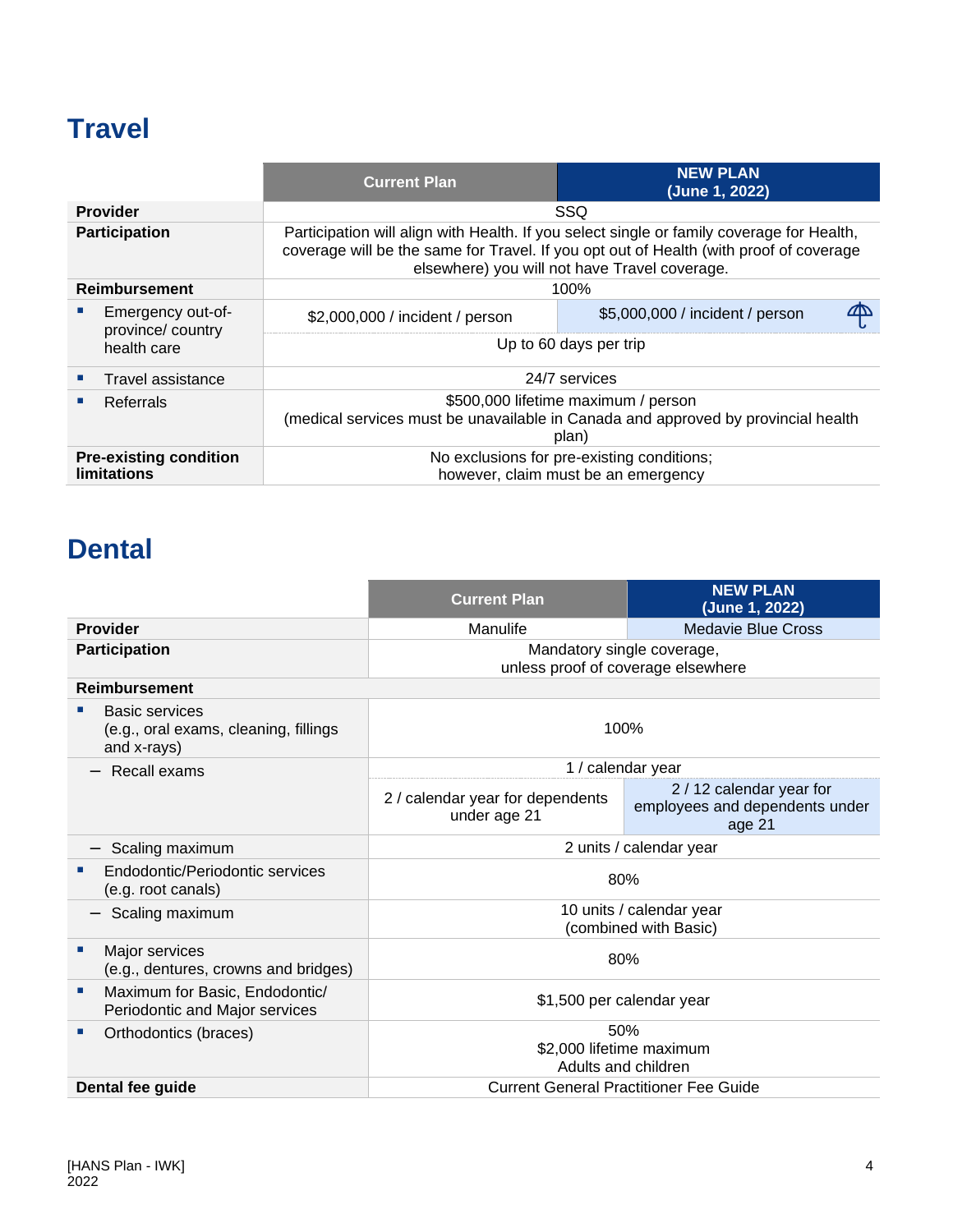### **Life Insurance**

|                                 | <b>NEW PLAN</b><br><b>Current Plan</b><br>(June 1, 2022) |                                            |  |
|---------------------------------|----------------------------------------------------------|--------------------------------------------|--|
| <b>Provider</b>                 | Sun Life                                                 | <b>Manulife</b>                            |  |
| <b>Participation</b>            | Mandatory coverage                                       |                                            |  |
| <b>Insured persons</b>          | You and your family                                      |                                            |  |
| Coverage                        |                                                          |                                            |  |
| You                             | 2 X annual earnings<br>\$1,000,000 maximum               | 2 X annual earnings<br>\$1,500,000 maximum |  |
| <b>Spouse</b>                   | \$5,000<br>\$10,000                                      |                                            |  |
| Dependent children              | \$5,000                                                  | \$2,500                                    |  |
| <b>Evidence of insurability</b> |                                                          | Not required                               |  |

### **Optional Life Insurance**

|                                 | <b>Current Plan</b>                                                 | <b>NEW PLAN</b><br>(June 1, 2022) |
|---------------------------------|---------------------------------------------------------------------|-----------------------------------|
| <b>Provider</b>                 | Sun Life                                                            | <b>Manulife</b>                   |
| <b>Participation</b>            | Optional                                                            |                                   |
| <b>Insured persons</b>          | You and your family                                                 |                                   |
| Coverage                        |                                                                     |                                   |
| You and spouse                  | \$500,000 maximum (in units of \$10,000)                            |                                   |
| Dependent children              | \$2,500, \$5,000, or \$10,000                                       |                                   |
| <b>Evidence of insurability</b> | Not required for first \$50,000 within 60 days of becoming eligible |                                   |

### **Optional AD&D Insurance**

|                                 | <b>Current Plan</b>                                                                  | <b>NEW PLAN</b><br>(June 1, 2022) |  |
|---------------------------------|--------------------------------------------------------------------------------------|-----------------------------------|--|
| <b>Provider</b>                 | SSQ                                                                                  |                                   |  |
| <b>Participation</b>            | Optional                                                                             |                                   |  |
| <b>Insured persons</b>          | You and your family                                                                  |                                   |  |
| Coverage                        |                                                                                      |                                   |  |
| You                             | \$300,000 maximum (in units of \$10,000)<br>\$500,000 maximum (in units of \$10,000) |                                   |  |
| Spouse                          | 50% of employee amount, or 60% if no children                                        |                                   |  |
| Dependent children              | 10% of employee amount, or 20% if no spouse                                          |                                   |  |
| <b>Evidence of insurability</b> | Not required                                                                         |                                   |  |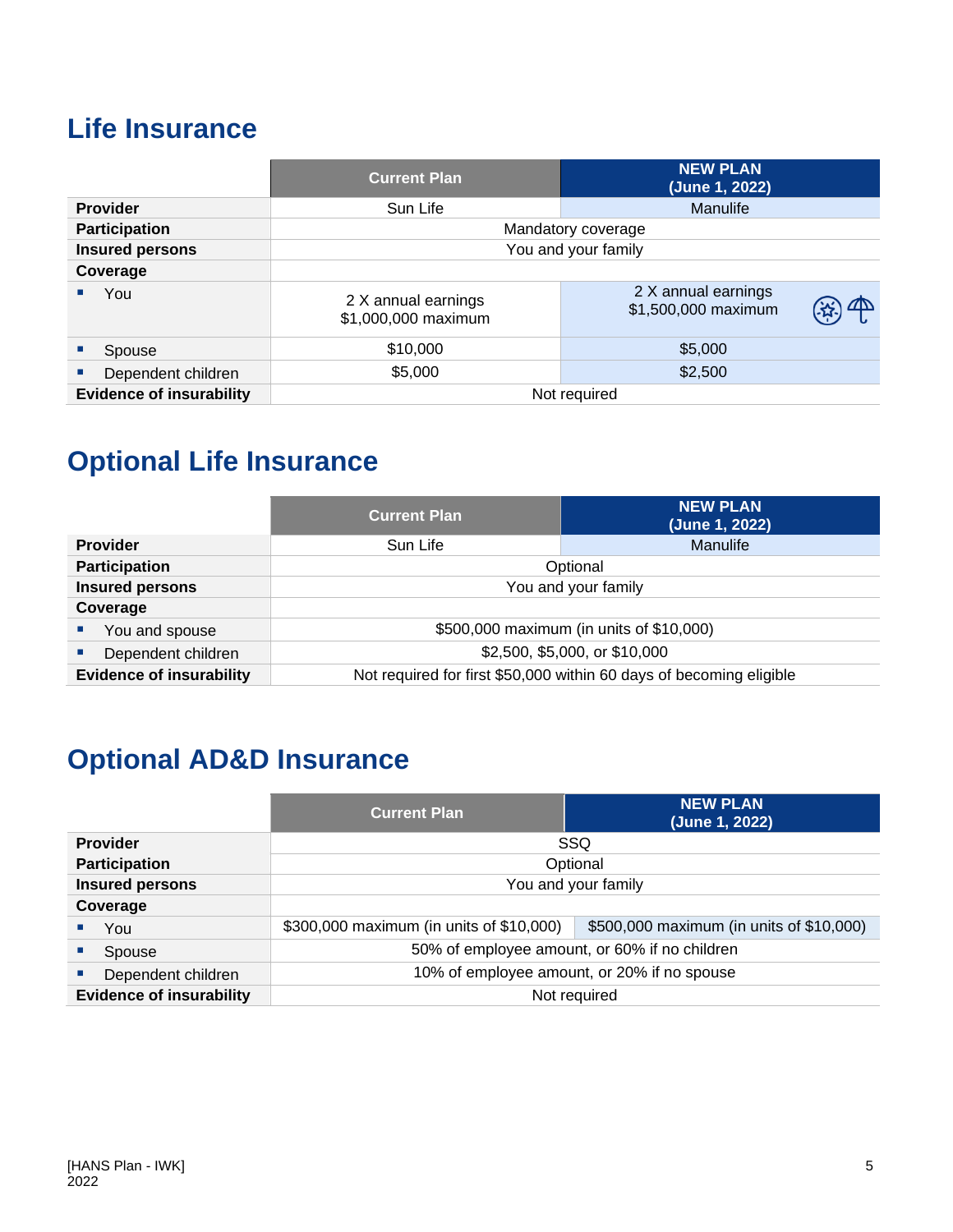### **Optional Critical Illness Insurance**

|                                 | <b>Current Plan</b>                                                        | <b>NEW PLAN</b><br>(June 1, 2022) |
|---------------------------------|----------------------------------------------------------------------------|-----------------------------------|
| <b>Provider</b>                 | Manulife                                                                   |                                   |
| <b>Participation</b>            | Optional                                                                   |                                   |
| <b>Insured persons</b>          | You and your family                                                        |                                   |
| Coverage                        |                                                                            |                                   |
| You and spouse                  | \$150,000 maximum (in units of \$5,000 starting at \$10,000)               |                                   |
| Dependent children              | \$10,000                                                                   |                                   |
| <b>Evidence of insurability</b> | Not required for first \$25,000, pre-existing condition limitation applies |                                   |

#### **Post-Retirement Benefits**

**For Retirements on or after June 1, 2022**

Eligibility for post-retirement benefits and cost-sharing is not changing. The Health Plan is the same as the employee plan with the exception of drugs, which terminates at age 65 for the member/spouse. See the **HANS** site for more information on retiree benefits. Travel coverage terminates at retirement.

### **Questions?**

If you have questions about your benefits, please talk to your Benefits Administrator. You can also call Health Association Nova Scotia at 1-866-886-7246.

For more information on benefits, please visit [www.healthassociation.ns.ca](http://www.healthassociation.ns.ca/) and select the **Benefits Plan Member Information** button.

*This benefits summary replaces any previous versions. Health Association Nova Scotia reserves the right to review the employee benefits program and to modify, amend, discontinue, and/or make exceptions to the program. All information is subject to change. This document provides a snapshot of the key benefits available to you under the proposed Health Association Nova Scotia Single Group Benefits Plan. In the case of a discrepancy, the contracts will prevail. More details on the plan will follow closer to the implementation date.*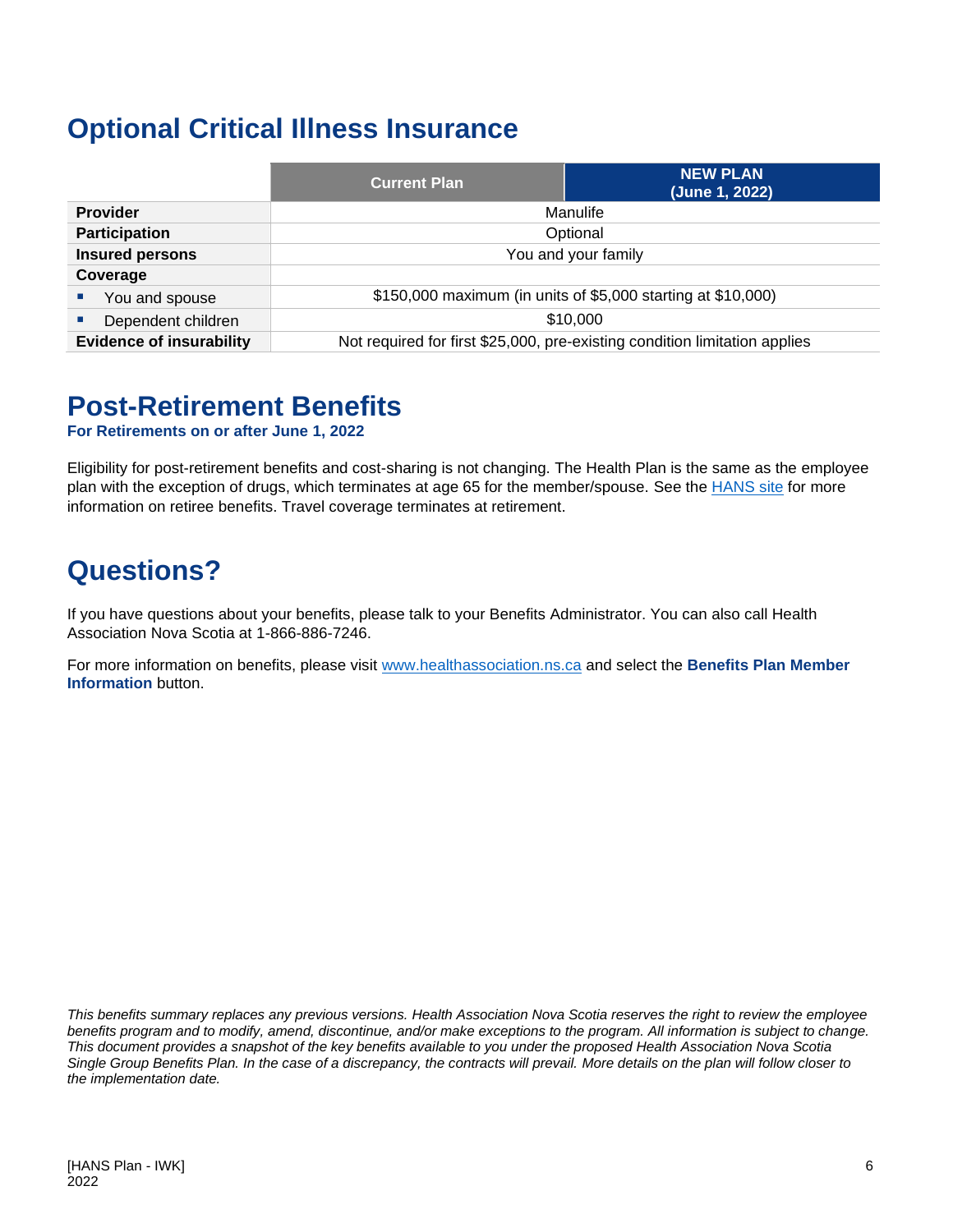### <span id="page-8-0"></span>**HEALTH ASSOCIATION<br>NOVA SCOTIA** Your Group Benefit Rate Sheet For the 2022-2023 plan year

Health Association Nova Scotia and the Provincial Group Benefits Transition Committee worked together to ensure our benefits plans meet the needs of Nova Scotia Healthcare Workers and remains financially sustainable into the future. Together, we completed the annual financial review of our plans to determine premium rates.

The rates for the new Plan are included below. These will be effective **June 1, 2022**. *Between April 1, 2022 and May 31, 2022 the current plan rates will remain in place*.

You will see savings in several benefits, except in Health and Dental. The reasons for this are:

- Rates are based on current plan use and expected trends for the future. Since the last renewal, health and dental plan use across the province has been higher than anticipated.
- Health and dental premiums were discounted for the 2021 plan year due to a plan surplus incurred in the previous year. This discount has been removed for the 2022 plan year as the surplus has been drawn down.

For coverage details, please see your **[Benefits Summ](#page-2-0)ary**.

#### **HEALTH, TRAVEL & DENTAL**

Premium costs are shared, your employer pays 65% and you pay 35%.

|                                                                                                | <b>Current Monthly</b> | <b>New Monthly</b> | Total amount you pay per<br>pay period |
|------------------------------------------------------------------------------------------------|------------------------|--------------------|----------------------------------------|
| <b>Monthly Premium Rate</b>                                                                    |                        |                    | (24 periods/year)                      |
| <b>HEALTH &amp; TRAVEL COVERAGE</b>                                                            |                        |                    |                                        |
| <b>Under Age 70</b>                                                                            |                        |                    |                                        |
| Single                                                                                         | $$118.40 + $1.32$      | $$129.88 + $1.00$  | $$22.73 + $0.18$                       |
| Over/Under Age 70                                                                              | $$170.00 + $2.56$      | $$186.86 + $2.00$  | $$32.70 + $0.35$                       |
| Family                                                                                         | $$273.60 + 2.56$       | $$308.00 + $2.00$  | $$53.90 + $0.35$                       |
| Over Age 70                                                                                    |                        |                    |                                        |
| Single                                                                                         | $$56.80 + $1.32$       | $$64.80 + $1.00$   | $$11.34 + $0.18$                       |
| Family                                                                                         | $$114.40 + $2.56$      | $$160.40 + $2.00$  | $$28.07 + $0.35$                       |
| <b>DENTAL COVERAGE</b>                                                                         |                        |                    |                                        |
| Single                                                                                         | \$36.80                | \$44.36            | \$7.76                                 |
| Family                                                                                         | \$84.80                | \$98.96            | \$17.32                                |
| Note: Typically, your monthly premium payment is split over your first two pays of each month. |                        |                    |                                        |

#### **OTHER INSURANCE**

- Basic Life & Dependent Life: Typically, premium rates are shared equally.
- Optional coverage is 100% paid by you.

| <b>Monthly Premium Rate</b>                 | <b>Current Monthly</b>              | <b>New Monthly</b>   |
|---------------------------------------------|-------------------------------------|----------------------|
| Basic Life Insurance (per \$1,000)          | \$0.18                              | \$0.15               |
| Basic Dependent Life Insurance (per family) | N/A (included in basic rate)        | \$2.00               |
| Long-term Disability                        | 3.90% of payroll (insured earnings) |                      |
| Optional AD&D Insurance                     | You Only: \$0.20                    | You Only: \$0.12     |
| (rates per \$10,000 of Principal Sum)       | You & Family: \$0.38                | You & Family: \$0.22 |